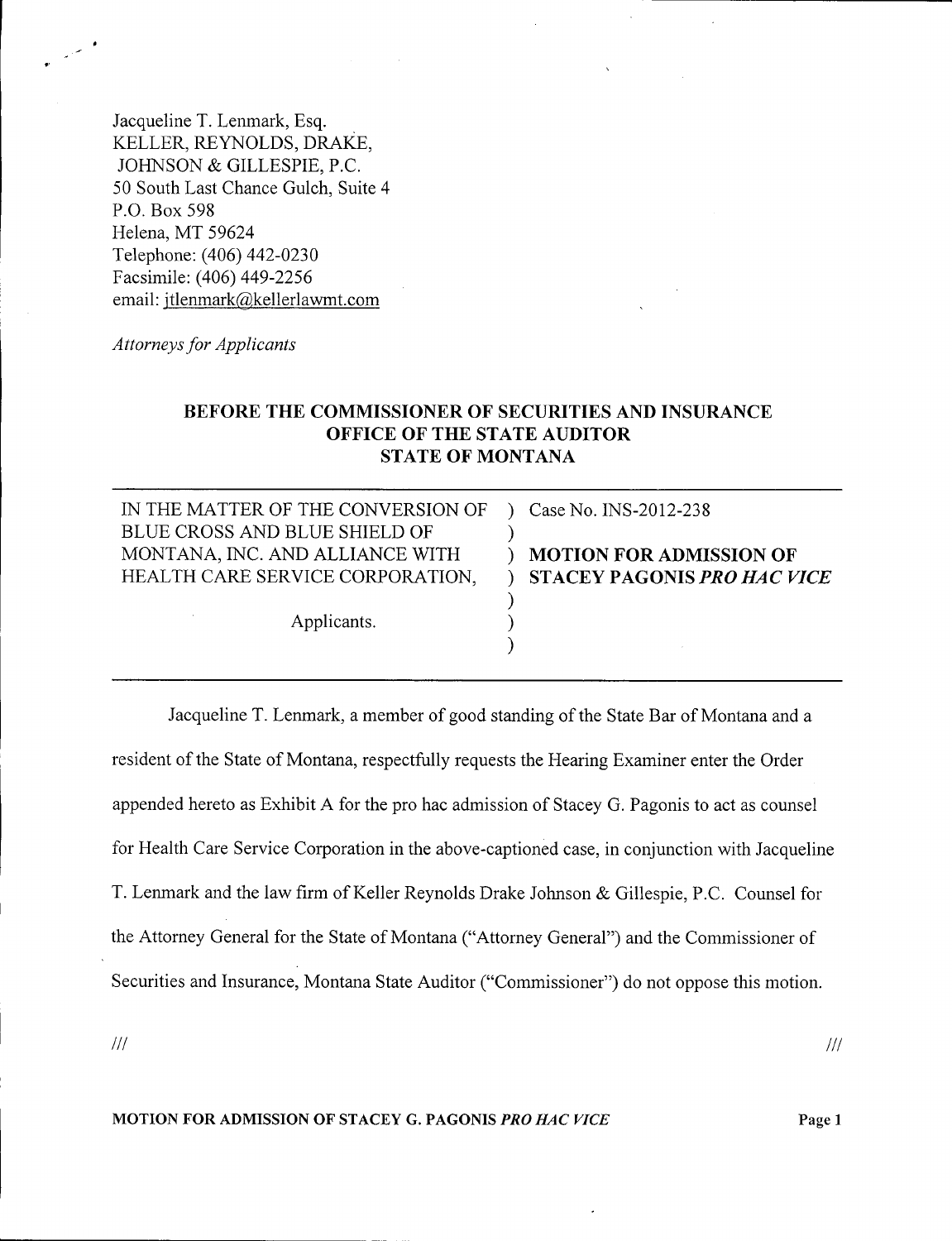In support of this Motion, the Application of Stacey G. Pagonis in Support of Motion for

Admission Pro Hac is concurrently filed. .  $\sim$   $\sim$   $\sim$ 

Respectfully submitted this  $\mathcal{L}$  day of February, 2013.

KELLER, REYNOLDS, DRAKE, JOHNSON & GILLESPIE, P.c.

racquilise J. Leanark  $BY:$ 

Jacqueline T. Lenmark, Esq.  $50\,$ South Last Chance Gulch P.O. Box 598 Helena, Montana 59624

### CERTIFICATE OF SERVICE

I, Jacqueline T. Lenmark, KELLER, REYNOLDS, DRAKE, JOHNSON & GILLESPIE, P.C., certify that on February  $\mathscr{B}$  + 2013, I served a true and correct copy of the foregoing MOTION FOR ADMISSION OF STACEY G. PAGONIS *PRO HAC VICE,* by mailing it first class postage prepaid to:

Ms. Sybil Shults Office of the Commissioner of Securities & Insurance State Auditor's Office 840 Helena Avenue Helena, MT 59601

Jesse Laslovich, Esq. Nick Mazanec, Esq. Office of the Commissioner of Securities & Insurance State Auditor's Office 840 Helena Avenue Helena, MT 59601

DATED this  $\overline{\mathcal{L}}$  day of February, 2013.

Honorable W. William Leaphart 1772 University Avenue Helena, MT 59601

Kelley Hubbard, Esq. Michael Black, Esq. Montana Department of Justice 215 North Sanders, Third Floor P.O. Box 201401 Helena, MT 59620-1401

algurance J. Leanark

MOTION FOR ADMISSION OF STACEY G. PAGONIS *PRO HAC VICE* Page 2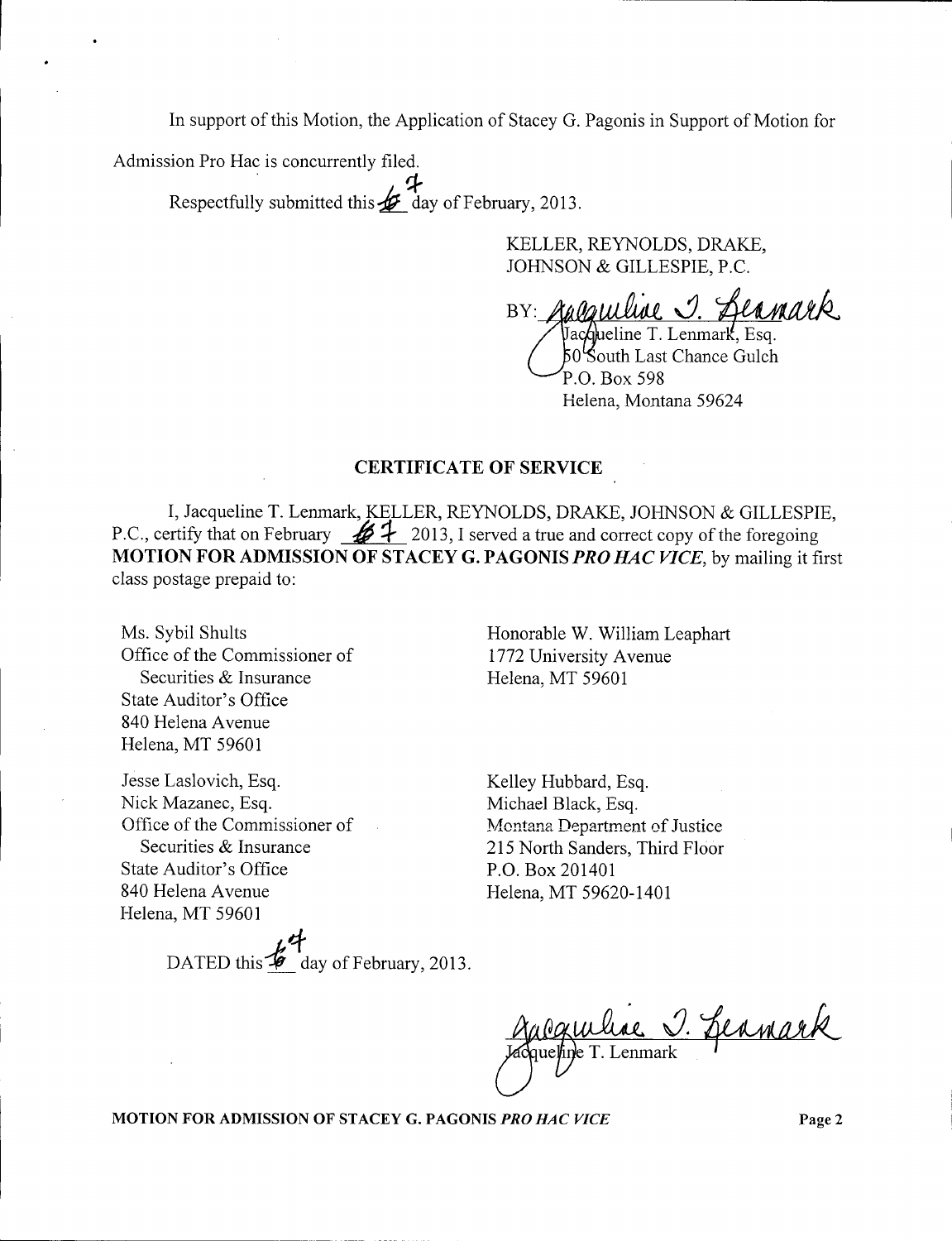### BEFORE THE COMMISSIONER OF SECURITIES AND INSURANCE OFFICE OF THE STATE AUDITOR STATE OF MONTANA

# IN THE MATTER OF THE CONVERSION OF BLUE CROSS AND BLUE SHIELD OF MONTANA, INC. AND CASE NO. INS-2012-238 THE ALLIANCE WITH HEALTH CARE SERVICE CORPORATION

#### APPLICATION OF STACEY G. PAGONIS IN SUPPORT OF MOTION FOR ADMISSION *PRO HAC VICE*

| <b>STATE OF ILLINOIS</b> |            |
|--------------------------|------------|
|                          | $\big)$ SS |
| COUNTY OF COOK           |            |

 $\ddot{\phantom{1}}$ 

STACEY G. PAGONIS, being first duly sworn, deposes and states:

1. I am one of the attorneys representing Health Care Service Corporation ("HCSC") in the above-captioned matter. I submit this Application in support of the Motion for Admission *Pro Hac Vice,* filed herewith. I have personal knowledge of the facts contained in this application. If called to testify about them, I could do so competently.

2. I am a resident of the State of Illinois an a partner of the law firm of Kirkland & Ellis LLP, 300 North LaSalle Street, Chicago, Illinois 60654. I have no other *pro hac vice* applications currently pending in Montana. I have not been previously granted permission to practice *pro hac vice* before the Courts or Agencies of the State of Montana.

3. I am a member in good standing of the bars of the State of Illinois and the United States District Court for the Northern District of Illinois.